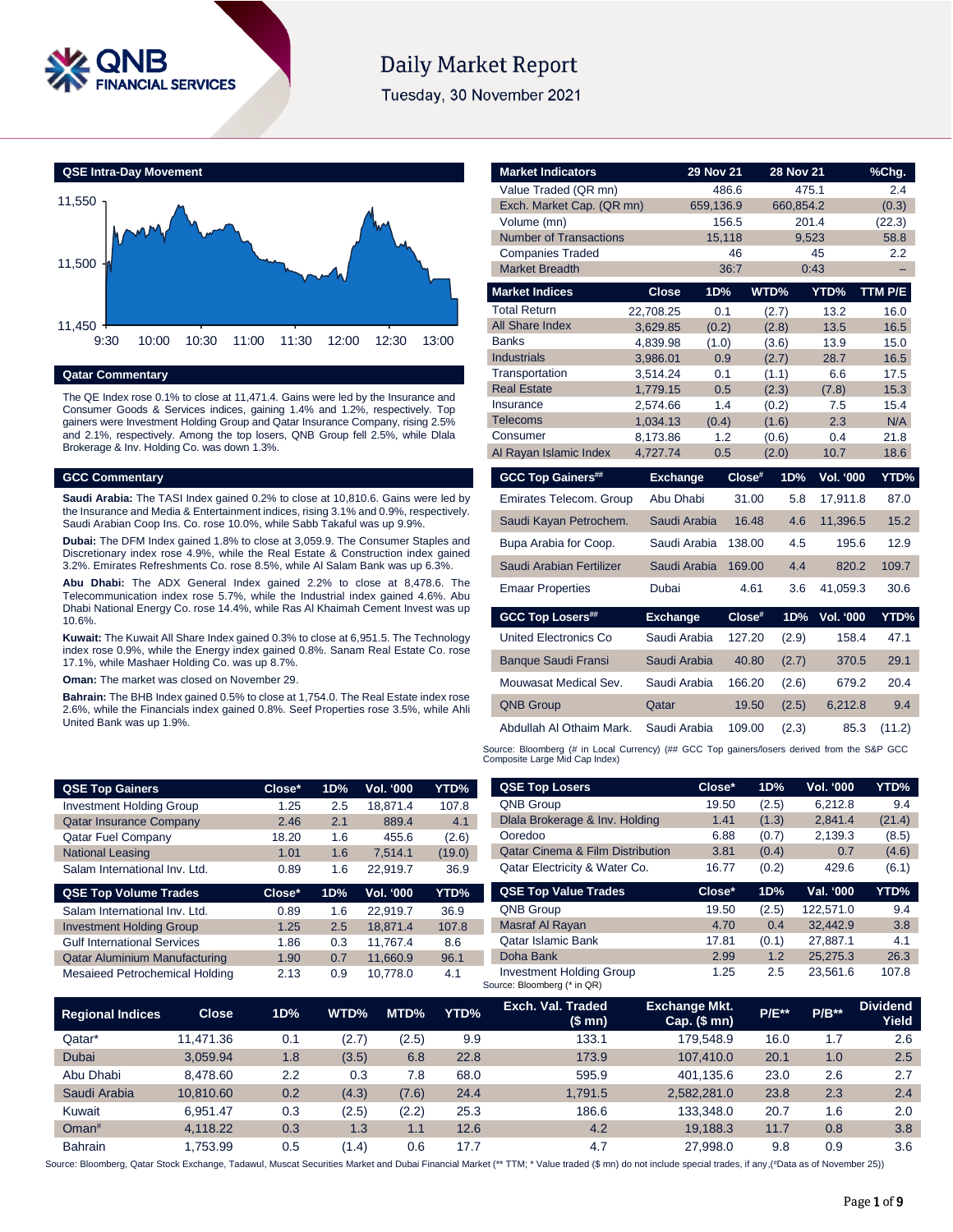## **Qatar Market Commentary**

- The QE Index rose 0.1% to close at 11,471.4. The Insurance and Consumer Goods & Services indices led the gains. The index rose on the back of buying support from Qatari and GCC shareholders despite selling pressure from Arab and foreign shareholders.
- Investment Holding Group and Qatar Insurance Company were the top gainers, rising 2.5% and 2.1%, respectively. Among the top losers, QNB Group fell 2.5%, while Dlala Brokerage & Inv. Holding Co. was down 1.3%.
- Volume of shares traded on Monday fell by 22.3% to 156.5mn from 201.4mn on Sunday. Further, as compared to the 30-day moving average of 161.0mn, volume for the day was 2.8% lower. Salam International Inv. Ltd. and Investment Holding Group were the most active stocks, contributing 14.6% and 12.1% to the total volume, respectively.

| <b>Overall Activity</b>        | Buy %*   | Sell %*  | Net (QR)         |
|--------------------------------|----------|----------|------------------|
| Qatari Individuals             | 36.75%   | 26.52%   | 49,791,662.8     |
| <b>Qatari Institutions</b>     | 18.69%   | 17.41%   | 6,210,374.3      |
| Qatari                         | 55.44%   | 43.93%   | 56,002,037.1     |
| <b>GCC Individuals</b>         | 0.68%    | 0.87%    | (904, 746.6)     |
| <b>GCC</b> Institutions        | 5.58%    | 0.42%    | 25,126,347.9     |
| <b>GCC</b>                     | 6.27%    | 1.29%    | 24,221,601.2     |
| Arab Individuals               | 11.09%   | 12.82%   | (8,456,533.0)    |
| <b>Arab Institutions</b>       | $0.00\%$ | $0.00\%$ |                  |
| Arab                           | 11.09%   | 12.82%   | (8,456,533.0)    |
| <b>Foreigners Individuals</b>  | 3.97%    | 2.02%    | 9,472,669.0      |
| <b>Foreigners Institutions</b> | 23.24%   | 39.94%   | (81, 239, 774.2) |
| <b>Foreigners</b>              | 27.21%   | 41.96%   | (71, 767, 105.3) |

Source: Qatar Stock Exchange (\*as a % of traded value)

# **Ratings and Global Economic Data**

### **Ratings Updates**

| Company.                    | Agency. | Market         | Type*        | Old Rating | New Rating | <b>Rating Change</b>     | Outlook | Outlook Change |
|-----------------------------|---------|----------------|--------------|------------|------------|--------------------------|---------|----------------|
| Bahrain Telecom.<br>Company | S&P     | <b>Bahrain</b> | T-ICR/ST-ICR | $B+/E$     | B+/B       | $\overline{\phantom{0}}$ | Stable  |                |

Source: News reports, Bloomberg (\* LT – Long Term, ST – Short Term ICR – Issuer Credit Ratings)

### **Global Economic Data**

| <b>Date</b> | <b>Market</b> | <b>Source</b>                            | Indicator                          | <b>Period</b> | <b>Actual</b>    | <b>Consensus</b>         | <b>Previous</b>  |
|-------------|---------------|------------------------------------------|------------------------------------|---------------|------------------|--------------------------|------------------|
| 11-29       | US            | National Assoc. of Realtors              | Pending Home Sales MoM             | Oct           | 7.50%            | 1.00%                    | $-2.40%$         |
| $11 - 29$   | <b>US</b>     | National Assoc. of Realtors              | Pending Home Sales NSA YoY         | Oct           | $-4.70%$         | -                        | $-7.30%$         |
| 11-29       | US            | Federal Reserve Bank of Dallas           | Dallas Fed Manf. Activity          | Nov           | 11.8             | 15                       | 14.6             |
| $11 - 29$   | <b>UK</b>     | <b>Bank of England</b>                   | <b>Net Consumer Credit</b>         | Oct           | 0.7 <sub>b</sub> | 0.4 <sub>b</sub>         | 0.3 <sub>b</sub> |
| 11-29       | <b>UK</b>     | Bank of England                          | Consumer Credit YoY                | Oct           | $-1.00\%$        | $\overline{\phantom{0}}$ | $-1.70%$         |
| $11 - 29$   | <b>UK</b>     | <b>Bank of England</b>                   | Net Lending Sec. on Dwellings      | Oct           | 1.6 <sub>b</sub> | 3.5 <sub>b</sub>         | 9.3 <sub>b</sub> |
| 11-29       | <b>UK</b>     | Bank of England                          | Mortgage Approvals                 | Oct           | 67.2k            | 70.0k                    | 71.9k            |
| $11 - 29$   | <b>UK</b>     | <b>Bank of England</b>                   | M4 Money Supply YoY                | Oct           | 7.00%            |                          | 7.00%            |
| 11-29       | <b>UK</b>     | Bank of England                          | Money Supply M4 MoM                | Oct           | 0.60%            | -                        | 0.70%            |
| $11 - 29$   | EU            | <b>European Commission</b>               | <b>Consumer Confidence</b>         | <b>Nov</b>    | $-6.8$           |                          | $-6.8$           |
| 11-29       | EU            | European Commission                      | Economic Confidence                | Nov           | 117.5            | 117.5                    | 118.6            |
| $11 - 29$   | EU            | <b>European Commission</b>               | <b>Industrial Confidence</b>       | <b>Nov</b>    | 14.1             | 14                       | 14.2             |
| 11-29       | EU            | European Commission                      | Services Confidence                | Nov           | 18.4             | 17                       | 18               |
| $11 - 29$   | Germany       | <b>German Federal Statistical Office</b> | <b>CPI MoM</b>                     | <b>Nov</b>    | $-0.20%$         | $-0.40%$                 | 0.50%            |
| 11-29       | Germany       | <b>German Federal Statistical Office</b> | <b>CPI YoY</b>                     | Nov           | 5.20%            | 5.00%                    | 4.50%            |
| $11 - 29$   | Germany       | <b>German Federal Statistical Office</b> | <b>CPI EU Harmonized MoM</b>       | <b>Nov</b>    | 0.30%            | $-0.20%$                 | 0.50%            |
| 11-29       | Germany       | German Federal Statistical Office        | <b>CPI EU Harmonized YoY</b>       | Nov           | 6.00%            | 5.50%                    | 4.60%            |
| $11 - 29$   | Japan         | <b>METI</b>                              | <b>Retail Sales YoY</b>            | Oct           | 0.90%            | 1.10%                    | $-0.60%$         |
| 11-29       | Japan         | <b>METI</b>                              | <b>Retail Sales MoM</b>            | Oct           | 1.10%            | 1.00%                    | 2.70%            |
| $11 - 29$   | Japan         | <b>METI</b>                              | Dept. Store, Supermarket Sales YoY | Oct           | 0.90%            | 1.00%                    | $-1.30%$         |
| 11-29       | Japan         | <b>METI</b>                              | <b>Retail Sales YoY</b>            | Oct           | 0.90%            | 1.10%                    | $-0.60%$         |

Source: Bloomberg (s.a. = seasonally adjusted; n.s.a. = non-seasonally adjusted; w.d.a. = working day adjusted)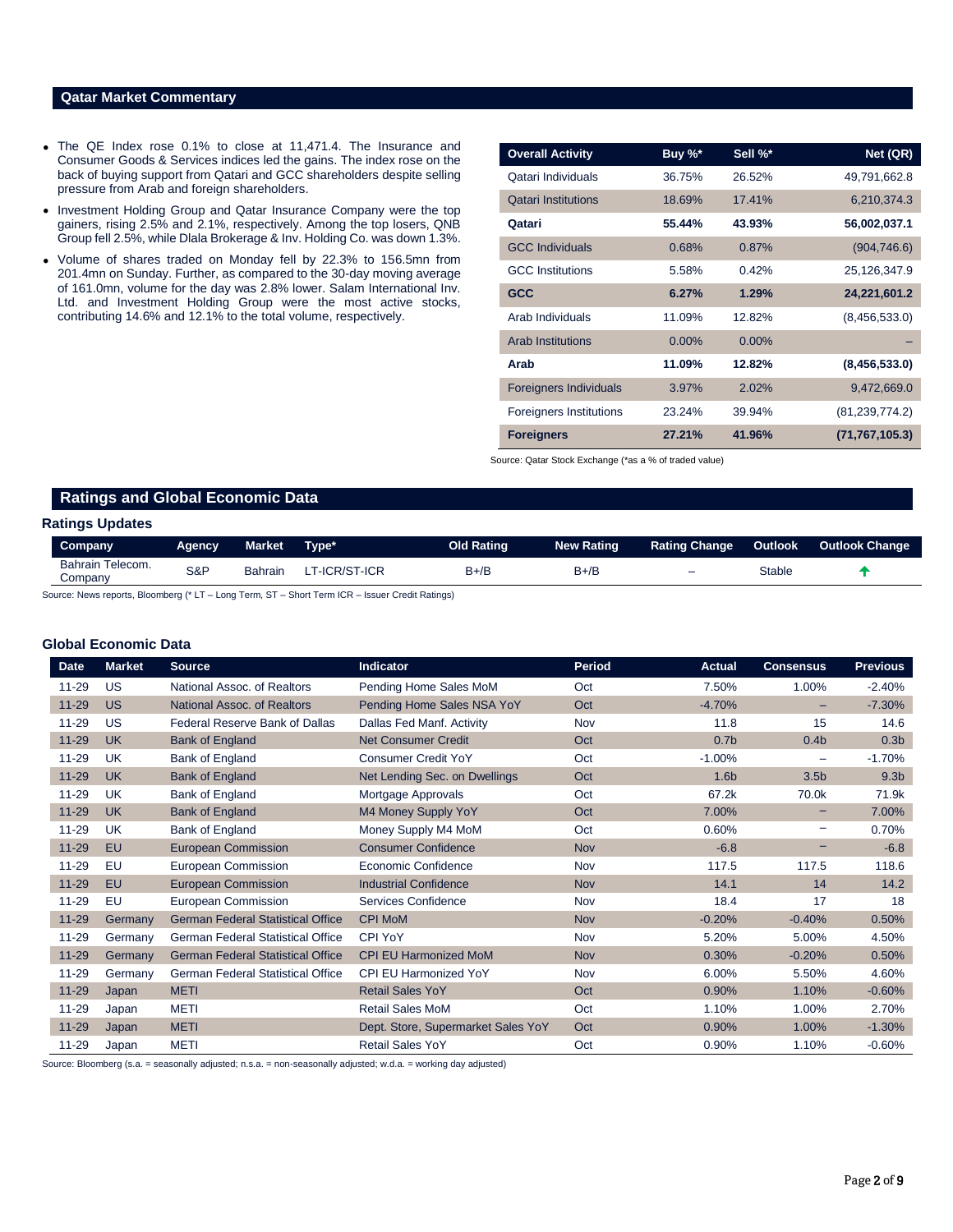- **QNBK opens nominations for its board membership for 2022-2024 –** QNB Group (QNBK) announced the opening of nominees for the board memberships, years from 2022 to 2024. Applications will be accepted starting from November 30, 2021 till 01:00 PM of December 14, 2021. (QSE)
- **QSE to delist KCBK from December 01 –** Al Khaliji Commercial Bank (KCBK) will be delisted from the Qatar Stock Exchange (QSE) from December 1, following its merger with Masraf Al Rayan (MARK), thus taking the total number of the listed firms to 47. As of Wednesday, December 01, Al Khaliji shareholders registered on the bank's extraordinary general assembly held on October 06, 2021, will be able to dispose of their shares in Masraf Al Rayan resulting from the merger, according to the approved exchange rate. The QSE, in cooperation with the Qatar Central Securities Depository Company, intends to take the necessary measures to implement the capital increase of Masraf Al Rayan, resulting from the merger, a bourse communique said. The execution will take place after the end of the trading session Tuesday. The capital of Masraf Al Rayan after the increase will be QR9.3bn distributed over 9.3bn ordinary shares. "The shares of Masraf Al Rayan will be tradable with the new capital as of Wednesday, December 01, 2021. On the same date, the QSE will delist Al Khaliji from all related systems and reports," the communique said. With the delisting of Al Khaliji, the total number of firms within the banks and financial sector will stand at 12. All regulatory approvals relevant to merger were obtained and completed to allow Masraf Al Rayan acquire the entire shares of Al Khaliji. The merger resulted in an increase in Masraf Al Rayan's capital, which was reached through independent evaluation reports from accredited valuers with the approval of the regulatory authorities. Based on valuation reports, the exchange rate of shares between the two banks was 1:2 (that is, each share of Masraf Al Rayan corresponds to two shares of Al Khaliji). The merger would be the second consolidation in Qatar's banking system after Barwa Bank merged with International Bank of Qatar in 2019 to create Qatar's third-largest Islamic bank, and sixth-largest bank overall. Moody's, an international credit rating agency, had said the proposed merger would not only support profitability but also enlarge Islamic franchise and market share as well as give the required scale to support the retail banking and contain funding costs. The merged entity would have total assets (conventional and Islamic) of around \$45bn, or around 9% share of total banking system assets, the credit rating agency had said in a note. (QSE, Gulf-Times.com)
- **Vodafone achieves breakthrough in mmWave 5G trial –** Vodafone Qatar has announced its latest milestone in the development of its world-class GigaNet 5G network, with the completion of Qatar's first successful trial on the millimeter wave (mmWave) spectrum. The trial achieved system capabilities of 8.1 Gbps on downlink (DL) and 734 Mbps on uplink (UL), by using new and advanced 5G features and delivered over the mmWave Spectrum. Vodafone Qatar has been trialing the use of millimeter wave (mmWave) technology to boost network capacity and speeds, with the aim of unlocking new functionality for both consumers and businesses. Users will benefit from faster upload and download speeds, and the technology will also open the door for new experiences. (Gulf-Times.com)
- **ORDS partners with Qatar Tourism at Qatar International Food Festival –** Ooredoo Qatar (ORDS), a major regional ICTbased supporter of culture and the arts, has announced it has been named the official partner of Qatar International Food Festival. Qatar International Food Festival celebrates the many

food and beverage options available within the State of Qatar. Among the many attractions is a package of live culinary shows which will highlight the promising talents of local chefs. Qatar Tourism is organizing the event and all its accompanying entertainment and activities at Al Bidda Park and the Corniche in Doha. (Peninsula Qatar)

- **MRDS discloses the judgment in the lawsuit 540/2021 –** Mazaya Qatar Real Estate Development (MRDS) disclosed the judgment in the lawsuit no 540. MRDS disclosed that it has been adjudicated in its favor pursuant to Court of Cassation Judgment No. 540/2021 in the dispute that existed between it and Sinohydro (the contractor of the Sidra Village project) regarding the seizure of the letters of guarantee in favor of Mazaya Company amounting to QR60mn on November 23, 2021. Thus, the dispute has been divided by a final judgment in favor of Mazaya Company by canceling the precautionary attachment on the value of the letters of guarantee. (QSE)
- **Mekdam Holding Group changes the Liquidity Provider –** Mekdam Holding Group announced the termination of the previous liquidity provision agreement and appoints (The Group) as a liquidity provider effective from Wednesday, December 01, 2021. (QSE)
- **Qatar October trade surplus widens to QR21.184bn –** Qatar's trade surplus widened to QR21.184bn in October from revised +QR19.108bn in September, according to The Qatar Ministry of Development Planning and Statistics. (Bloomberg)
- **BNEF Theme: Gas and the Energy Transition –** Natural gas demand has seen steady growth over the years, but as the world charts a path to net zero its role in the energy economy is increasingly coming under pressure. Natural gas's share of primary energy consumption across sectors has been increasing. This is largely due to its lower emissions profile compared to other fossil fuels, such as coal and oil. Explicit language around the 'phase down' of coal emerging from COP26 can be seen as support for natural gas as a replacement to coal-fired power generation, but its longer-term role in the energy transition is still unclear. (Bloomberg)
- **HSBC: Qatar economy remains one of strongest in CEEMEA –** Qatar, which remains one of the strongest macro stories in the Middle East and its broader CEEMEA (Central and Eastern Europe, Middle East and Africa) region, has an "improved" economic outlook, according to HSBC Economist. The YTD data point to both strengthening balances and a pickup in growth, said Simon Williams, HSBC's chief economist for CEEMEA. "We expect the improving outlook to build further over the remainder of our forecast period as the country prepares to host the 2022 FIFA World Cup and accelerates the next phase of its gas-fired industrialization program," he told HSBC's Global Economic Outlook virtual roadshow. The event was held at a critical time as the world looks to normalize from Covid-19 and witnessed resilience in 2021 throughout the new strains of the virus, vaccination rollouts, and worldwide disruptions. The optimism regarding Qatar's growth was based on the efficient response to the pandemic including the strong vaccination drive and the structural reforms. Qatar's prudent approach to base the budget on a fiscal breakeven price of \$40 per barrel, which is clearly paying dividend with the levels above \$70 for most of the year, it was highlighted. (Gulf-Times.com)
- **Qatar among the biggest adopters of cloud in region –** Companies, especially the small and medium enterprises (SMEs), are moving towards embracing cloud solutions due to its several advantages. Qatar is among the top adopters of cloud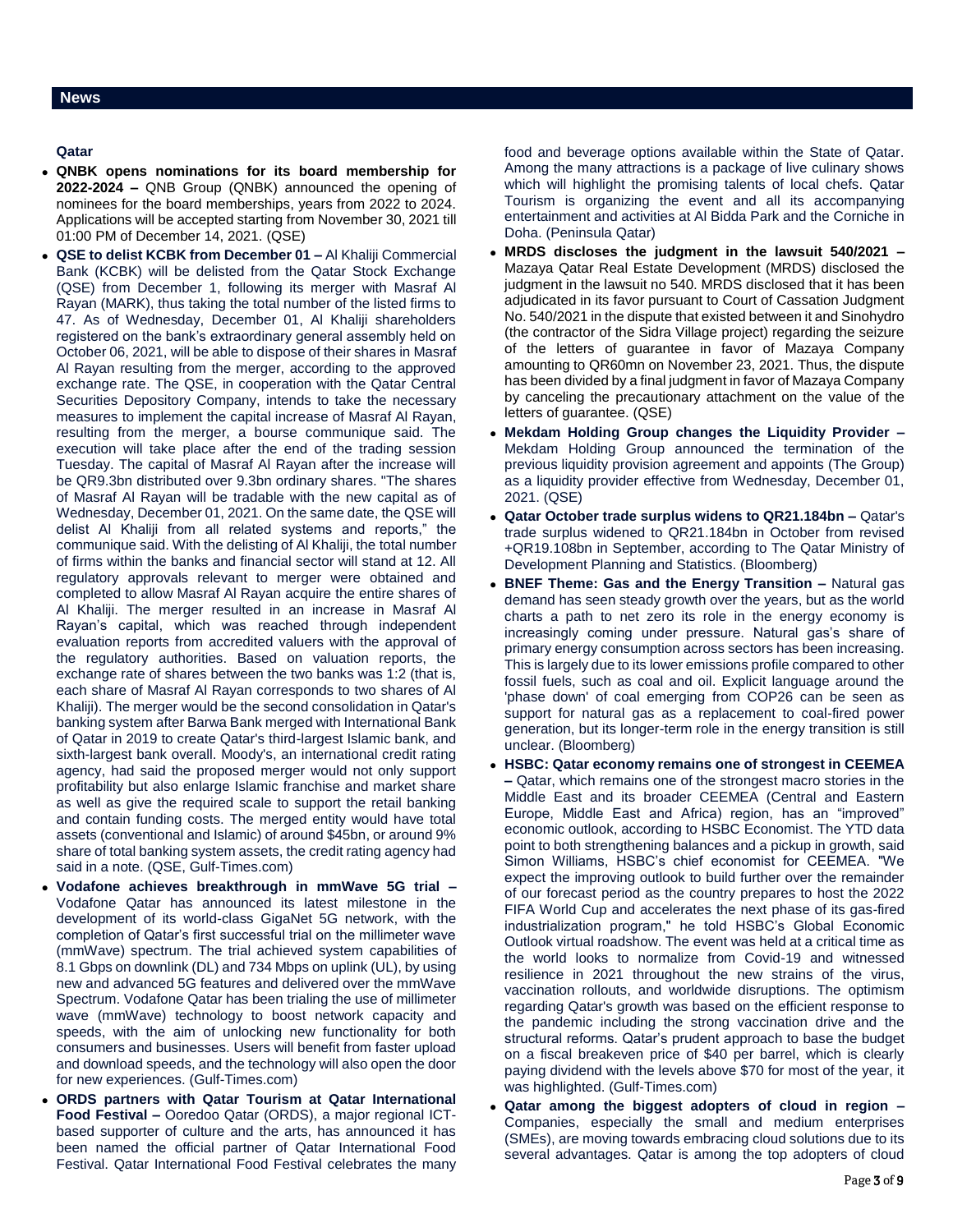solutions in the Middle-East and cloud adoption is expected to witness a sharp rise in the next few years, said an expert during a forum held yesterday. Ministry of Communications and Information Technology (MCIT) in collaboration with PwC Middle East organized a digital forum entitled 'Digitizing Value: How to leverage digital transformation to drive more value for your SMB'. The forum provided an opportunity to engage with digital transformation leaders and experts on how you can drive value for your business. Firas Sleiman, Partner and Qatar Technology & Cyber Leader PwC, discussed on the topic of Cloud acceleration for Small and Medium Businesses – 'To cloud or not to cloud' and shared what it means to accelerate the journey to cloud as an SME in Qatar, highlighting the benefits and challenges faced to adopt cloud technology. (Peninsula Qatar)

- **MoU sets up German SME association's 1st HQ in GCC region –** The Investment Promotion Agency of Qatar (IPA Qatar) and the German Federal Association of Small and Medium Enterprises (BVMW) have signed a memorandum of understanding (MoU) for the creation of a representative office in Qatar. The MoU, which was signed by IPA Qatar CEO Sheikh Ali Alwaleed al-Thani and BVMW executive director Markus Jerger, in the presence of HE the Minister of Commerce and Industry Sheikh Mohamed bin Hamad bin Qassim Al-Abdullah Al-Thani, establishes the BVMW's first-ever headquarters in the Gulf Cooperation Council (GCC) region. (Gulf-Times.com)
- **Airbus weighs fixes for A350 paint issues behind Qatar rift –** Airbus SE identified possible fixes for paint and surface issues with its A350 widebody jet that led to a rift with major customer Qatar Airways. One option under consideration is changing the type of copper foil used for the lightning-conductor layer between the paint and the carbon-fiber structure of the A350's fuselage, Airbus spokesman Stefan Schaffrath said. Using perforated copper foil instead of the current expanded copper foil is one possibility as Airbus works with the European Union Aviation Safety Agency, on solutions, Schaffrath said. "Some dimensions of the issue are still being investigated," Schaffrath said. "We're also addressing the root causes as part of continuous improvement so we will install solutions going forward." The surface problems arise from the A350's structure being built out of lightweight composite materials. These don't expand or contract with changes in temperature, as do paint and aluminum, which is typically used to build the aircraft's shell. The layer of copper is added to the A350 to provide a electrical conductivity in case of a lightning strike. The imperfections are most pronounced with major temperature changes, Schaffrath said. He declined to comment on a Reuters report that at least five other airlines besides Qatar Airways have raised concerns about paint and surface flaws since the A350 entered service. (Bloomberg)
- **Qatari-Saudi Follow-up Committee holds meet –** The Qatari-Saudi Follow-up Committee held Monday its eighth meeting in Doha. The meeting was chaired on the Qatari side by HE the Special Envoy of the Minister of Foreign Affairs for Regional Affairs Ambassador Ali bin Fahad al-Hajri, and on the Saudi side by Undersecretary of the Ministry of Foreign Affairs for Political and Economic Affairs Ambassador Eid bin Mohamed Al-Thaqafi. The meetings of the Follow-up Committee come in implementation of the will of the two countries leadership and what was included in Al-Ula Declaration, and an embodiment of the fraternal ties between the two brotherly countries. (Gulf-Times.com)
- **Ashghal completes upgrade works of Abu Samra border crossing –** The Public Works Authority (Ashghal) has completed the temporary works related to the upgrade and development project of the Abu Samra border crossing in cooperation with the Permanent Committee for the Management of Abu Samra Border Crossing of the Ministry of Interior (MoI). (Gulf-Times.com)
- **Abu Samra border expansion to boost experience of 2021 FIFA Arab Cup fans –** Captain Ali Al Buainain, project manager at MoI, said the temporary expansion would increase the port's capacity and improve the experience of visitors and fans coming to attend the 2021 FIFA Arab Cup, and this achievement was accomplished in record time as a result of close cooperation between relevant entities. Eng Ahmed Mohammed Al Obaidly, head of Southern Areas Section at the Roads Projects Department at Ashghal, said the upgrade works of Abu Samra border crossing become more important while Qatar is organizing the 2021 FIFA Arab Cup and preparing to host FIFA World Cup Qatar 2022, turning the state to a global sports destination that attracts important events, proving year after year the state's ability to host and organize mega global and regional sporting events with high level of efficiency. He pointed out that the expansion works facilitate movement of road users to enter and exit Qatar and provide comfortable travel condition. (Qatar Tribune)
- **Qatar 2022: A golden opportunity to build cultural bridges and change stereotypes –** The power of hosting the FIFA World Cup and Qatar's preparations for the next edition of the tournament were discussed on day one of the Leaders Meet conference in Doha. During the opening session, HE Hassan Al-Thawadi, Secretary General of the Supreme Committee for Delivery & Legacy (SC), described hosting the World Cup as a golden opportunity to build cultural bridges and change stereotypes about the Middle East and Arab world. (Gulf-Times.com)
- **Qatar Post launches FIFA Arab Cup Qatar 2021 official stamp –** Qatar Postal Services Company (Qatar Post) launched Monday the official stamp for the FIFA Arab Cup Qatar 2021. This comes as part of an agreement between Qatar Post and the Fédération Internationale de Football Association (FIFA), under which Qatar Post is designated as the official licensee for commemorative stamps for the tournament. The official stamp was revealed at a special ceremony at Arab Postal Stamp Museum hall in Katara – The Cultural Village. The FIFA Arab Cup Qatar 2021, which begins today, will run until December 18, featuring 16 teams from the region. (Gulf-Times.com)
- **Doha Metro announces updates –** Qatar Rail has said the Ras Bu Abboud Metro station will not be accessible by car from 1pm Tuesday as well as on December 3, 4, 7 and 15. Also, on December 18, the Ras Bu Abboud Metro station will not be accessible by car all day long, according to a post on the Doha Metro & Lusail Tram Twitter page. Meanwhile, Qatar Rail said metrolink's route M316 will operate from the National Museum Metro station's Entrance 2 instead of Ras Bu Abboud Metro station from today until December 18. (Gulf-Times.com)
- **Doha Winter Wonderland' to be operational by Qatar 2022 –** HE the Prime Minister and Minister of Interior Sheikh Khalid bin Khalifa bin Abdulaziz Al-Thani witnessed Monday the signing of a contract to establish and operate the 'Doha Winter Wonderland' project between Qatari Diar, Qatar Tourism and Elegancia Group. The project will be ready starting from 2022 on Al Maha Island in Lusail city. The Prime Minister laid the foundation stone for the Doha Winter Wonderland project, and listened to a briefing about the project, which is spread over 200,000 sqm of land, and includes six areas for amusement games and marine sports, in addition to a marine club, family chalets, and an area for parties and various events. A number of ministers and senior officials also attended the signing ceremony. The contract is for a period of five years starting from 2022. (Gulf-Times.com)

### **International**

 **Fed's Powell sees inflation lingering, risks from COVID –** US Federal Reserve Chair Jerome Powell on Monday said he continues to expect inflation to recede over the next year as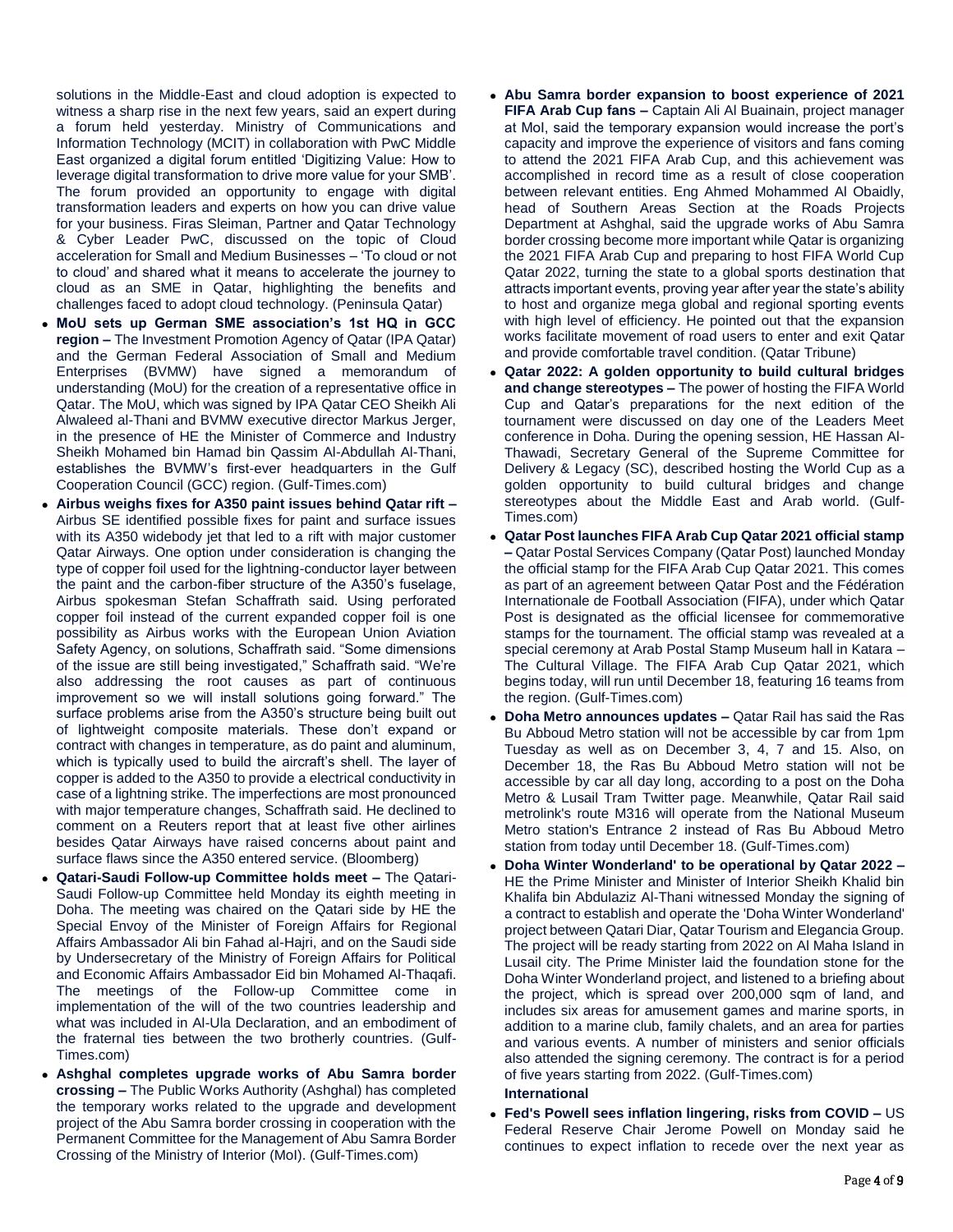supply and demand come into better balance, but warned that the new strain of COVID-19 muddies the outlook, and prices could continue to rise for longer than earlier thought. "It is difficult to predict the persistence and effects of supply constraints, but it now appears that factors pushing inflation upward will linger well into next year," Powell said in testimony prepared for delivery Tuesday at the US Senate Banking Committee, and released Monday by the Fed. The economy continues to strengthen, and the labor market to improve, pushing up wages, he said. But the recent rise in COVID-19 cases and the emergence of the new Omicron variant "pose downside risks to employment and economic activity and increased uncertainty for inflation," he said, noting that health-related concerns could "reduce people's willingness to work in person, which would slow progress in the labor market and intensify supply-chain disruptions." The Fed this month began reducing its support for the economy by gradually decreasing its asset purchases at a pace that would end them by next June. But with inflation registering more than double the Fed's 2% target, Fed officials have increasingly said they are open to potentially speeding up the taper to clear the way for earlier interest rate hikes if needed. Powell did not mention the taper timeline in his prepared remarks, though he did say the labor market has "ground to cover" before reaching full employment, one of the conditions the Fed has set before it will consider raising interest rates from their current near-zero levels. The Fed, Powell promised, "is committed to our price-stability goal" and will use its tools both to support the economy and the labor market and to "prevent higher inflation from becoming entrenched." (Reuters)

- **US pending home sales surge in October –** Contracts to buy US previously owned homes jumped in October, reversing a decline in the prior month, likely as buyers raced to snap up properties as mortgage rates edged upward. The National Association of Realtors (NAR) said on Monday that its Pending Home Sales Index, based on signed contracts, rose 7.5% last month to 125.2. Pending home sales increased in all four regions. Economists polled by Reuters had forecast contracts, which become sales after a month or two, would rise 0.9% in October. Pending home sales declined 1.4% in October on a YoY basis. Limited inventory has led to double-digit growth in home prices. "Motivated by fast-rising rents and the anticipated increase in mortgage rates, consumers that are on strong financial footing are signing contracts to purchase a home sooner rather than later," said Lawrence Yun, NAR's chief economist. Demand for housing shot up early in the coronavirus pandemic as Americans decamped from city centers to suburbs and other, less densely populated areas in a hunt for larger homes to accommodate online schooling and working from home. The buying spree has cooled somewhat as workers return to offices, and schools reopened for in-person learning, thanks to COVID-19 vaccinations. But total existing home sales for 2021 are now set to top six million, which would be the most in 15 years, NAR also reported. (Reuters)
- **ECB puts on brave face as new virus variant spreads –** European Central Bank policymakers sought to reassure investors rattled by a new variant of the coronavirus, arguing that the euro zone's economy had learned to cope with successive waves of the pandemic. Carrying a "very high" global risk of surges according to the World Health Organization, the Omicron variant is threatening a brisk economic revival and could jeopardize plans by the ECB and other global central banks to dial back emergency support after nearly two years. But ECB President Christine Lagarde, her deputy Luis de Guindos and French governor Francois Villeroy de Galhau put on a brave face. "There is an obvious concern about the economic recovery in 2022, but I believe we have learnt a lot," Lagarde told Italian

broadcaster RAI late on Sunday. "We now know our enemy and what measures to take. We are all better equipped to respond to a risk of a fifth wave or the Omicron variant." She was echoed by her fellow countryman and ECB policymaker Francois Villeroy de Galhau who said "successive waves have proven so far to be less and less damaging, and this one shouldn't presumably change the economic outlook too much". ECB Vice-President Luis de Guindos acknowledged the "high degree of uncertainty" and called for keeping all policy options open but he argued much higher vaccination rates should help Europe better deal with these risks. But Spain's central bank governor Pablo Hernandez de Cos said the ECB should "err on the side of caution" when setting policy and ventured a prediction for no hike in interest rates until "some time" after next year. Markets regained composure on Monday as investors awaited further details of the variant, which has made some countries reimpose travel curbs. (Reuters)

- **German inflation hits highest in decades, increasing pressure on ECB –** German consumer price inflation rose further in November to hit another record high, preliminary data showed, increasing pressure on the European Central Bank to react. Consumer prices, harmonized to make them comparable with inflation data from other European Union countries, rose 6.0% YoY following an increase of 4.6% in October, the Federal Statistics Office said. The reading was the highest rate recorded since January 1997, when the EU-harmonized series began. The national consumer price index (CPI) rose by 5.2% year-on-year, which was the highest rate since June 1992. ECB board member Isabel Schnabel told ZDF television the rise did not come as a surprise to the central bank although its earlier forecasts had not predicted such a strong one. Schnabel said the central bank believes inflation peaked in November, meaning it would be premature to raise rates as price increases look likely to slow gradually next year. Preliminary Eurozone inflation data due on Tuesday is expected to show a rise to 4.5% in November from 4.1% in the previous month. The ECB targets an inflation rate of 2%. (Reuters)
- **Eurostat: EU's greenhouse gases rise by nearly a fifth on economic rebound –** Greenhouse gas emissions from European Union countries jumped 18% last spring, according to data from the bloc's statistics office, as all economic sectors released more harmful gases into the atmosphere as they recovered from pandemic shutdowns. Eurostat said emissions totaled 867mn tons of CO2 equivalents from April to June, up sharply from the same period last year when lockdowns across the region brought emissions to their lowest levels ever recorded. However, it added that levels remained below any pre-pandemic quarter and continued a long-term trend of steady reduction. The manufacturing and construction sector - responsible for more than a third of emissions, the largest share - saw levels jump 22% from 2020, while the electricity supply sector rose 17% and agriculture remained steady. Households contributed almost a fifth of emissions, largely due to their transport-linked carbon footprint, which rose 25% from last year, and heating, up 42%. But even as Europe's businesses recover, some countries are mulling fresh lockdowns after Austria shut all non-essential shops, bars and cafes to curb a new wave of infections sweeping the continent. Eurostat's report represents its first estimates of quarterly EU greenhouse gas emissions, as the bloc edges towards its 2050 net-zero target. (Reuters)
- **Japan's output rises for first time in 4 months as supply snags ease for carmakers –** Japan's industrial output rose in October for the first time in four months as re-opening of Asian factories eased supply constraints for automakers, offering some hope for the export-reliant economy as it struggles to mount a solid recovery. The increase was smaller than market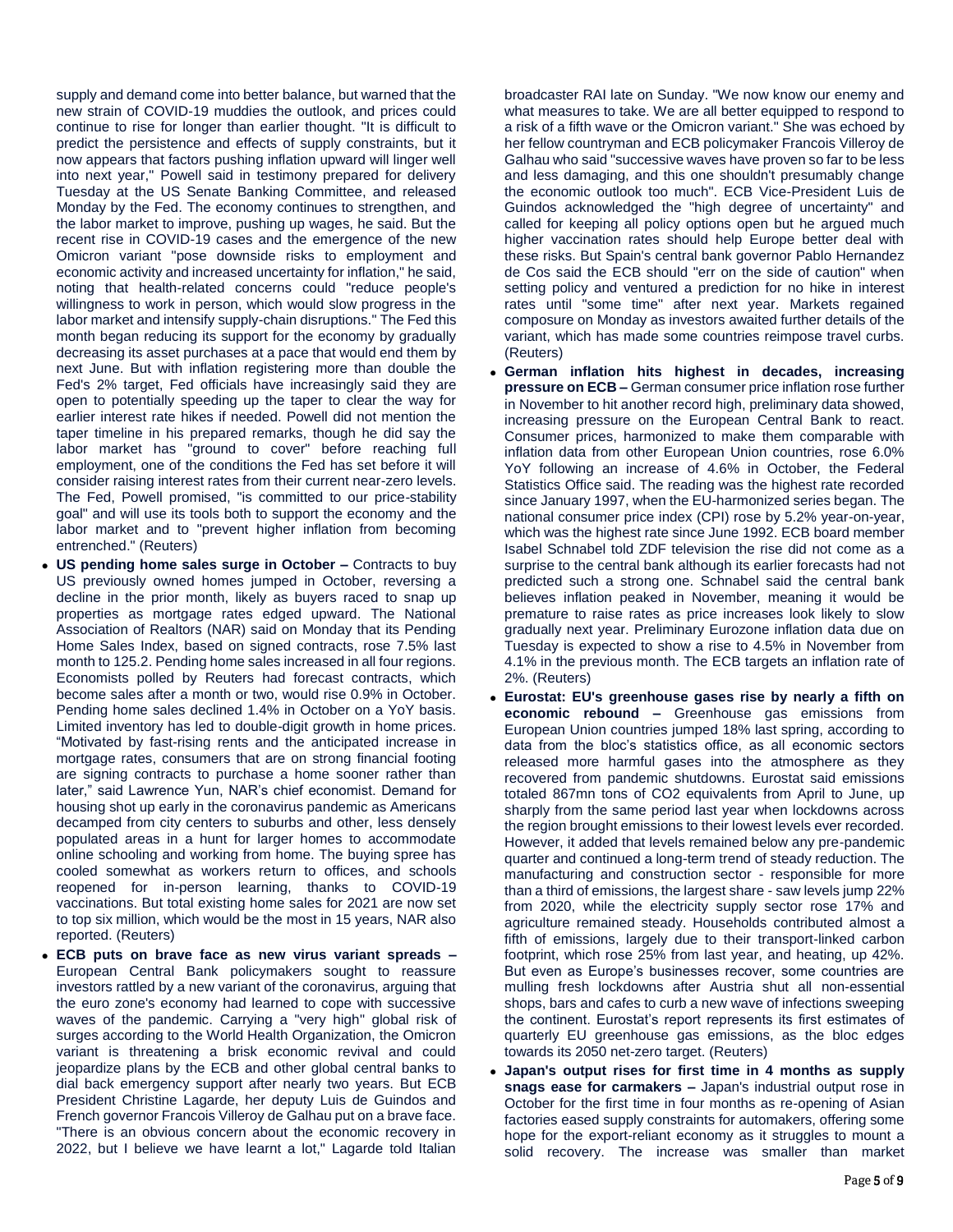expectations, underscoring the lingering impact of global supply chain disruptions. Analysts, however, see signs of an improving outlook. "Weak outputs among automakers have put a lid on Japan's overall production for the past three months, but the situation is easing," Takeshi Minami, chief economist at Norinchukin Research Institute. Factory output grew 1.1% from the previous month in October, government data showed on Wednesday, marking the first increase since June. It compared with a 1.8% gain forecast in a Reuters poll of economists and followed a 5.4% decline in the previous month. Auto production rose 15.4% month-on-month in October for its first increase in four months thanks to the waning impact of parts shortages in Asia, a Ministry of Economy, Trade and Industry (METI) official told a briefing. Carmakers offset shrinking production in sectors such as chemical, steel and electronic components and devices. The outlook suggested some stabilization was in store, with manufacturers surveyed by the government expecting output to jump 9.0% in November, led by a 35.8% surge among automakers, followed by a 2.1% gain in December, the data showed. (Reuters)

- **China November non-manufacturing PMI edges lower to 52.3 from 52.4 in October –** Activity in China's services sector grew at a slightly slower pace in November, official data showed on Tuesday, as the sector took a hit from fresh lockdown measures as authorities raced to contain the latest outbreak. The official non-manufacturing Purchasing Managers' Index (PMI) fell to 52.3 in November from 52.4 in October, data from the National Bureau of Statistics (NBS) showed. The 50-point mark separates growth from contraction on a monthly basis. Analysts say the services sector, which was slower to recover from the pandemic than manufacturing, is more vulnerable to sporadic COVID-19 outbreaks, clouding the outlook for the much anticipated rebound in consumption in the months ahead. The official October composite PMI, which includes both manufacturing and services activity, rose to 52.2 in November from October's 50.8. (Reuters) **Regional**
- **Morgan Stanley cuts Q1 2022 Brent oil forecast on Omicron risks –** Morgan Stanley on Monday cut its first quarter 2022 Brent crude price forecast to \$82.50pb from \$95pb on market expectations that the Omicron coronavirus variant could turn into a major headwind for oil demand. The market appears to be pricing in the possibility that the new variant could prompt restrictions and cut oil demand, amid expectations of oversupply driven by planned release from the Strategic Petroleum Reserve adding to monthly output from the OPEC+, the bank said in a note. (Reuters)
- **GCC companies rake in record profits in Q3 as economic activity gains strength –** Listed companies in the GCC region saw their financial earnings hit a record high of \$55.5bn during Q3 2021, more than double on a year-on-year (y-o-y) and 23% on a QoQ basis. A report on corporate earnings by Kamco Invest said that higher profitability reflected accelerated economic activity in the region with the PMI figures for Saudi Arabia and UAE consistently and comfortably above the growth mark of 50 at 57.7 and 55.7 during October 2021, respectively. "The Covid-19 pandemic has largely remained under control over the last few months with declining cases as well as due to a fast-paced vaccination effort in the GCC. As a result, bulk of the economic sectors are back at pre-pandemic capacities barring a few that include Tourism and Hospitality sectors," Kamco said. (Zawya)
- **OPEC+ to discuss response to latest COVID variant this week –** OPEC+ will discuss their response to the Omicron variant of the coronavirus at their meeting this week, although their knowledge of the potential impact on oil markets remains limited. The comments on Monday from Russia and Saudi Arabia, the leaders of OPEC+, are the latest sign the group may reconsider

its planned January production increase. Oil has been whipsawed in recent days, as the price increase of September and October was almost wiped out by a sudden slump triggered by the emergence of the new COVID-19 variant. A meeting of the OPEC+ Joint Ministerial Monitoring Committee this week has been "postponed to get more information about the current events, including the new virus strain," Russian Deputy Prime Minister Alexander Novak said in a statement. The decision to delay the technical meetings "will enable us to at least win time, even if our knowledge is still limited" about the ramifications of Omicron for oil markets, Saudi Energy Minister Prince Abdulaziz bin Salman, told reporters in Dhahran. (Bloomberg)

- **Russia and Saudi signal no rush on Omicron ahead of OPEC+ meeting –** Russia and Saudi Arabia signaled on Monday there was no need for OPEC+ to race to adjust oil output policy this week, as crude prices rebounded from last week's slide with the worst fears about the impact of the Omicron variant on demand easing. Oil prices rebounded on Monday after tumbling on Friday by more than 10% alongside other financial markets in their largest one-day drop since April 2020 as the new variant added to concerns about a possible supply glut. Russian Deputy PM Alexander Novak was quoted as saying on Monday that he sees no need for urgent action on the oil market over Omicron, downplaying the possibility of changes to an OPEC+ oil supply deal this week. Saudi Energy Minister Prince Abdulaziz bin Salman al-Saud said on Monday he was not worried about the Omicron, Asharq Business reported, but he declined to comment on OPEC+ plans. Saudi Aramco CEO Amin Nasser said on Monday that oil markets had overreacted to the new variant, according to Al Arabiya TV. (Gulf Times)
- **CEO: Saudi Aramco expects about 2bn cfpd in gas from Jafurah field –** Saudi Aramco expects its Jafurah gas field to provide approximately 2bn cubic feet per day of sales gas by 2030, CEO Amin Nasser said on Monday at a conference on the commercialization of unconventional resources. Unconventional resources are those that require advanced extraction methods, such as those used in the shale gas industry. Saudi Arabia, the world's top oil exporter, is working to develop its unconventional gas reserves. The Jafurah field project will cost it no more than SA5bn to 6bn, its energy minister Prince Abdulaziz bin Salman al-Saud said at the same conference. (Reuters)
- **Saudi Electricity to transfer ownership of procurement subsidiary to government –** Saudi Electricity Co., on Monday said a cabinet resolution has approved the carve-out of its wholly owned subsidiary, Saudi Power Procurement Co. (SPPC), and transfer its ownership to the government as part of a wider restructuring of the electricity sector. SEC, said in a bourse filing on Saudi Tadawul exchange, that the transfer of ownership of its subsidiary would not have any material impact on its financials. SPPC as principal buyer is responsible for managing competitive tendering of renewable and conventional energy projects and managing commercial agreements for the procurement and sale of power in the kingdom. (Zawya)
- **Saudi energy minister says not concerned about new COVID variant –** Saudi Arabia's Energy Minister Abdulaziz bin Salman played down the likely fallout from the new coronavirus variant that pummeled oil markets last week. "I'm a very relaxed person. I'm not concerned," the minister said when asked how the new strain may affect demand. Abdulaziz bin Salman who was speaking to reporters in Dhahran in the kingdom's east, declined to comment on plans by OPEC+ ahead of a meeting this week. (Bloomberg)
- **Saudi Arabia's October M3 money supply rises 7.9% on year –** Saudi Arabian Central Bank in Riyadh has published data on monetary aggregates for October on website. For the periods M2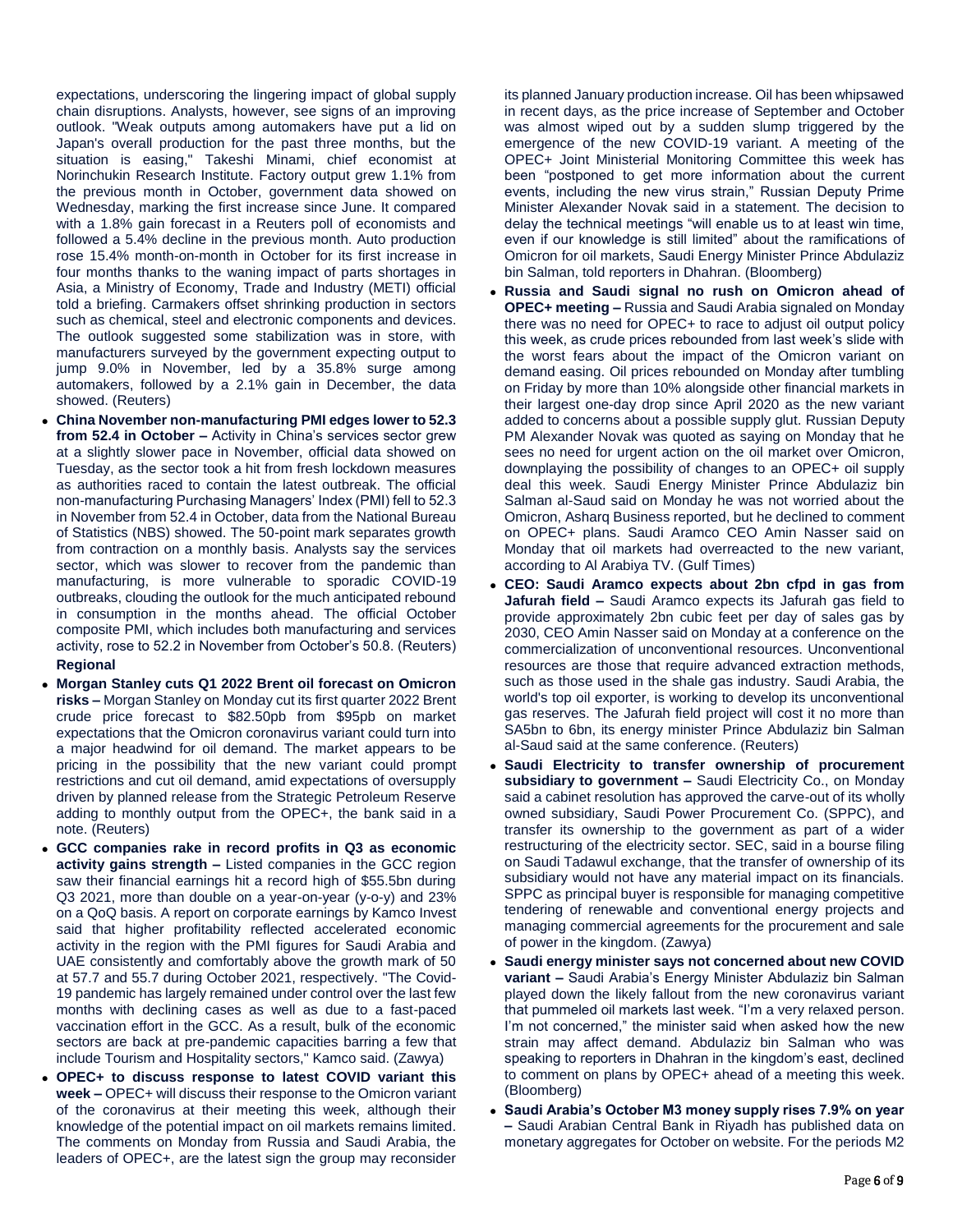money supply rises 5% from year ago. M1 money supply rises 6.1% from year. (Bloomberg)

- **Schlumberger, Halliburton among winners of Aramco gas contracts –** Saudi Aramco announces contract awards for its \$110bn Jafurah natgas project at a ceremony in Dhahran in the country's east. Baker Hughes, Saudi Arabia's Industrialization & Energy Services Co., known as Taqa, and National Petroleum Technology Co. also win contracts for work on gas simulation services. (Bloomberg)
- **Group Five debuts on Nomu –** Shares of Group Five Pipe Saudi will begin trading on the parallel market Nomu on Monday, November 29. The stock will have  $a \pm 30\%$  daily price fluctuation limit and  $\pm$  10% static price fluctuation limit. On September 29, the Capital Market Authority approved the company's request to list a 10% stake, or 2.8mn shares. The company's IPO was successfully closed on November 18 with the final offer price set at SR35 per share. The IPO was 1,208% oversubscribed by qualified investors. (Zawya)
- **UAE-based Response Plus acquires health tech for AED9.8mn –** UAE-based Response Plus Holding, which is 40% owned by Abu Dhabi's conglomerate International Holding Company (IHC) has acquired Health Tech Training for AED9.8mn. The onsite medical staffing company also confirmed plans to extend the branches and services offered by the newly acquired business in several markets next year, including the UAE, India and Oman. (Zawya)
- **First Abu Dhabi Bank top executive Al Ali is set to leave lender –** First Abu Dhabi Bank's deputy CEO is set to leave the lender amid a broader management overhaul at the biggest bank in the UAE, people familiar with the matter said. Fadel Al Ali, who began his career at Citigroup Inc., is a prominent Emirati official who is also chairman of the Dubai Financial Services Authority and previously headed investment conglomerate Dubai Holding. Besides deputy CEO, he also held the position of the bank's COO. The people spoke on condition of anonymity to discuss a confidential matter. FAB, as the bank is known, declined to comment. (Bloomberg)
- **Sources: UAE's ADNOC to supply full crude volumes to Asia buyers in Feb –** ADNOC will supply full volumes of all crude grades to term customers in Asia in February for a third straight month, two sources with knowledge of the matter said on Tuesday. This comes ahead of the meeting between the OPEC+, on Thursday to discuss output policy for 2022. The UAE producer has restored full supplies to Asia since December after OPEC+ agreed to raise output by 400,000bpd a month from August. ADNOC exports the bulk of its crude to Asia and its grades include Murban, Umm Lulu, Das and Upper Zakum. (Reuters)
- **EIA launches strategy aimed at achieving UAE's development goals –** Under the patronage of Deputy PM, Minister of Presidential Affairs and Chairman of the Board of Directors of the Emirates Investment Authority (EIA), H.H. Sheikh Mansour bin Zayed Al Nahyan, the authority announced the launch of a new strategy aimed at achieving the UAE's development goals, in line with the "Principles of the 50". In his speech on this occasion, Sheikh Mansour said the launch of the new strategy is part of the authority's efforts to realize the vision of the late Sheikh Zayed bin Sultan Al Nahyan and the Founding Fathers and continue their approach, in light of the vision of President His Highness Sheikh Khalifa bin Zayed Al Nahyan, His Highness Sheikh Mohammed bin Rashid Al Maktoum, Vice President, PM and Ruler of Dubai, and His Highness Sheikh Mohamed bin Zayed Al Nahyan, Crown Prince of Abu Dhabi and Deputy Supreme Commander of the UAE Armed Forces, and Their Highnesses Supreme Council Members and Rulers of the Emirates. (Zawya)
- **IHC subsidiary Multiply to list directly on Abu Dhabi's main market –** Multiply Group, a subsidiary of Abu Dhabi conglomerate International Holding Company (IHC), will list directly on the Abu Dhabi Securities Exchange on December 5, IHC said on Monday. Direct listings allow companies to list on the stock market without a traditional and more costly IPO. In October, CEO Syed Basar Shueb told Reuters that IHC was planning to offer shares in Multiply, a holding company that invests in tech-focused businesses, through an IPO. "Multiply Group had been exploring an IPO and a direct listing and a decision was taken to go for a direct listing," an IHC spokesperson said in an emailed statement to Reuters. (Reuters)
- **House prices jump 21% as rich flock to Dubai, but 2021 could be peak of current property cycle –** House prices in Dubai jumped 21% this year thanks to the government's response in arresting the spread of COVID-19, which triggered interest in the property market from rich investors outside the Emirate, according to a study by global property consultant Knight Frank. While developers are responding by pushing the envelope and bringing AED10,000psqft homes to the market, more modestly priced properties continue to languish in Dubai's third property cycle. Indeed, residential values overall are still some 29% below the 2014 peak. Faisal Durrani, Partner-Head of Middle East Research, Knight Frank said: "Excellent governance has always been a defining feature of the UAE. And the post-COVID-19 bounce currently underway in Dubai's real estate market, which is driving the Emirate's third property cycle, is a reminder of the authorities' phenomenal response to the pandemic." (Zawya)
- **Asteco: Dubai villa prices up 37% annually –** Prices of villas in Dubai climbed 37% annually in the third quarter of 2021 and are up by 9% from the second quarter, according to real estate company Asteco. Apartment sales prices are up 14% annually and 6% QoQ, Asteco said in a report. In its UAE Real Estate Report Q3 2021, the company said residential supply had slowed to just 100 villas delivered in the quarter, while 3,600 apartments were completed. (Zawya)
- **Mubadala is said to weigh investment in Princeton Digital –** Mubadala Investment Co., an Abu Dhabi sovereign fund, is considering investing in Princeton Digital Group as part of the Asia-focused data center operator's fundraising plans, according to people familiar with the matter. Mubadala is likely to become the anchor investor of the round, the people said, asking not to be identified because the process is private. Others are set to join as part of the financing over the coming weeks, the people said. Singapore-based Princeton Digital, which is backed by private equity firm Warburg Pincus, has been considering raising about \$400mn from investors in a deal that could boost its valuation to about \$2bn, Bloomberg News reported in June. The fundraising would serve as a stepping stone ahead of a potential initial public offering, people familiar with the matter have said. No final decision has been made as the deliberations are still ongoing, and talks could still fall apart, the people said. Representatives for Mubadala and Warburg Pincus declined to comment, while Princeton Digital didn't immediately respond to a request for comment. (Bloomberg)
- **LNG tender: ADNOC issues EOI for 9 LNG cargoes from Abu Dhabi –** ADNOC issued an expression of interest offering 9 LNG cargoes for delivery between May 2022 and December 2023, according to traders with knowledge of the matter. Deadline is December 3. (Bloomberg)
- **Bank loans deferral plan is presented in Bahrain –** An urgent proposal to defer all bank loan installments until June next year for Bahrainis was presented yesterday. The current loan deferral option expires on December 31. The CBB has also been urged to encourage the government to back the proposal which has been spearheaded by MP Ibrahim Al Nefaei and four others. Mr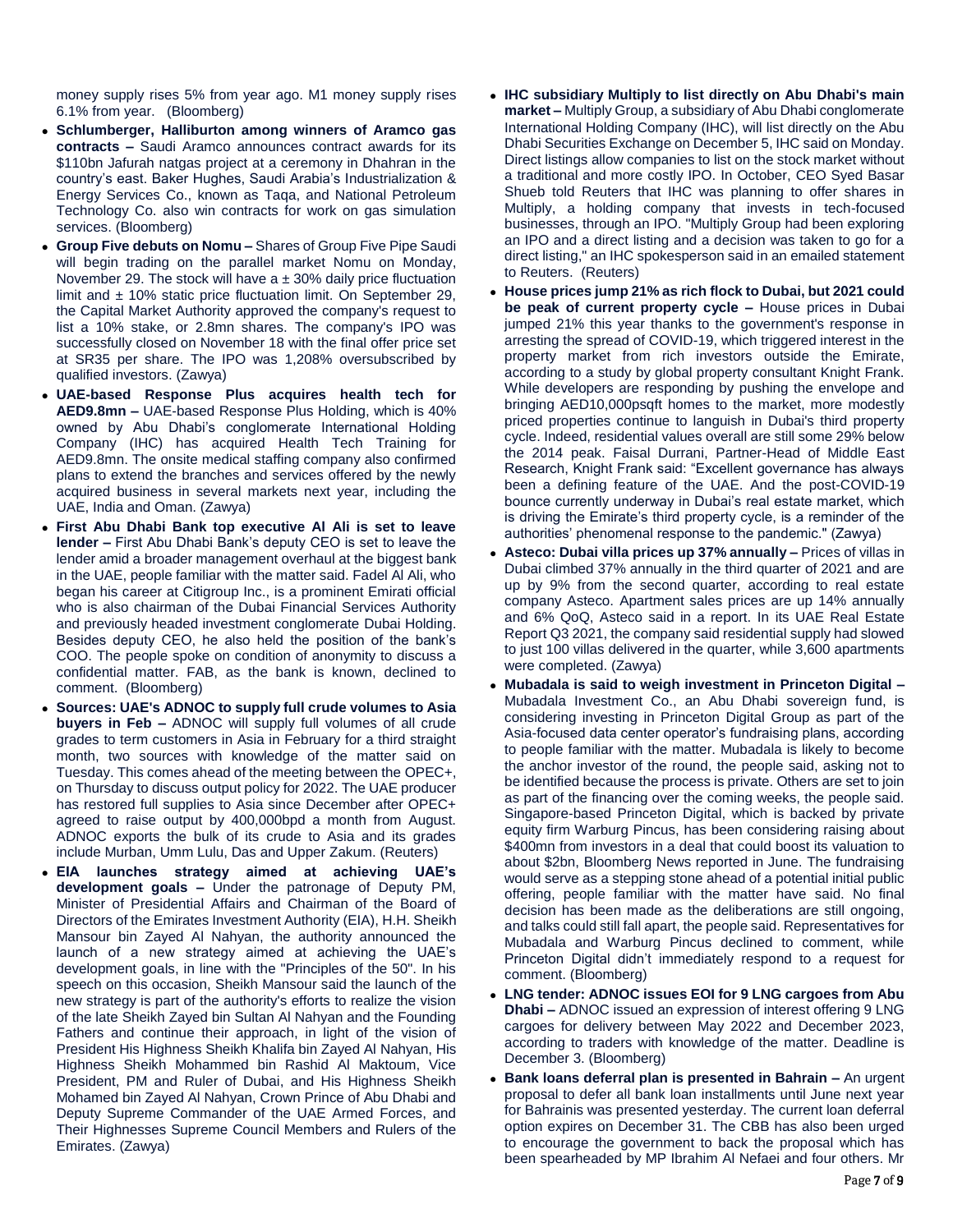Al Nefaei, said the aim was to allow people, businesses and the economy to properly recover from the effects of the COVID-19 pandemic which are still negatively affecting them despite positive indicators. The Bahrain Chamber has proposed the same move from January to June next year to ensure businesses continue to recover. Loans were deferred from March until August last year without bank charges. They were deferred further for three more times under optional deals in which interest was calculated from August last year until December this year. However, MP Mohammed Buhamood has raised concerns about mounting interest. "The interest has been accumulating (for individuals and businesses) since last year and the fear is that it could lead to a future financial crisis in which people can't pay dues when loans have to be paid back," he said. (Zawya)

 **Bahrain sells BHD70mn 91-day bills; bid-cover 1.15 –** Bahrain sold of bills due March 2, 2022 on November 29. Investors offered to buy 1.15 times the amount of securities sold. The bills were sold at a price of 99.6272, have a yield of 1.48% and will settle on December 1.